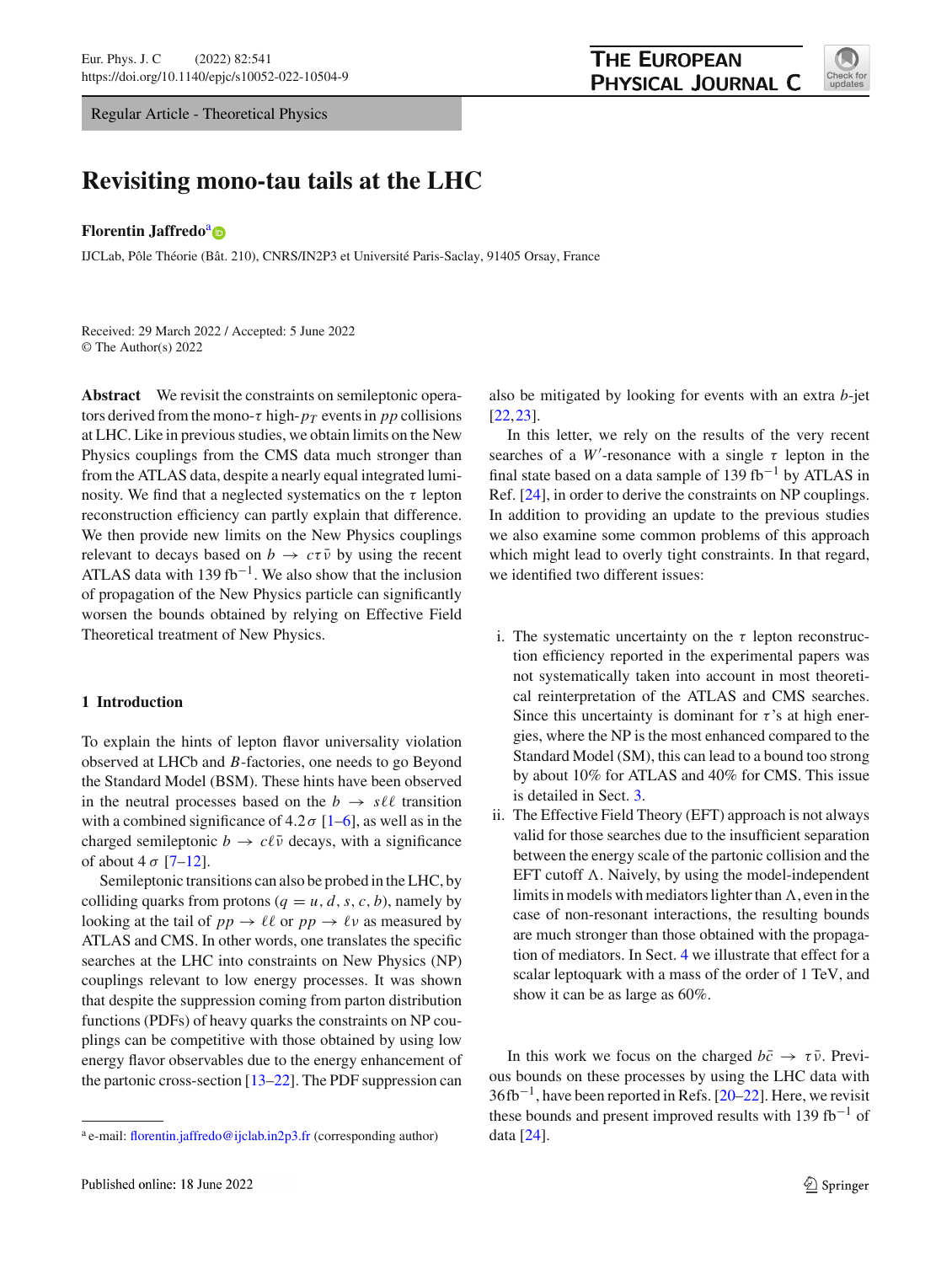#### <span id="page-1-3"></span>**2 Updating mono-***τ* **tails at the LHC**

#### 2.1 Framework

We begin by adopting the same effective Lagrangian for NP as in Refs. [\[20](#page-6-8)[,21](#page-6-9)] to describe the generic transition between up- and down-type quarks:

$$
\mathcal{L} = -\frac{4G_F V_{ij}}{\sqrt{2}} \left[ g_{V_L}^{ij} (\bar{u}_i \gamma_\mu P_L d_j) (\bar{\tau} \gamma^\mu P_L \nu_\tau) + g_{V_R}^{ij} (\bar{u}_i \gamma_\mu P_R d_j) (\bar{\tau} \gamma^\mu P_L \nu_\tau) + g_{S_L}^{ij} (\bar{u}_i P_L d_j) (\bar{\tau} P_L \nu_\tau) + g_{S_R}^{ij} (\bar{u}_i P_R d_j) (\bar{\tau} P_L \nu_\tau) + g_{T}^{ij} (\bar{u}_i \sigma_{\mu\nu} P_L d_j) (\bar{\tau} \sigma^{\mu\nu} P_L \nu_\tau) \right] + \text{h.c.}, \tag{1}
$$

where  $G_F$  is the Fermi constant,  $V_{ij}$  are the Cabibbo– Kobayashi–Maskawa (CKM) matrix elements, and  $g_X^{ij}$  are the NP couplings, i.e. Wilson coefficients (WC),  $X \in$  ${V_L, V_R, S_L, S_R, T}$ . The Lagrangian [\(1\)](#page-1-0) is used to describe  $u_i \rightarrow d_i \bar{\ell} \nu$  or  $d_i \rightarrow u_i \ell \bar{\nu}$ , but like in previous studies, we also use it to describe  $\bar{u}_i d_j \rightarrow \ell \bar{\nu}$ . When considering  $\bar{u}_i d_j \rightarrow \ell \bar{\nu}$  at high energies, we do not integrate out *W* when describing the Standard Model contribution, which is otherwise considered as background.

Using the above Lagrangian and after neglecting the fermion masses, the partonic cross-section for  $b\bar{c} \rightarrow \tau \bar{\nu}$ induced by New Physics can be written as:

$$
\frac{d\hat{\sigma}_{NP}}{d\hat{t}} = \frac{|V_{cb}|^2}{48v^4\pi \hat{s}^2} \left[ \left( |g_{S_L}|^2 + |g_{S_R}|^2 \right) \hat{s}^2 \right. \n+ 4|g_{V_L}|^2 \hat{t}^2 + 16|g_T|^2 \left( 2\hat{t}^2 + 2\hat{u}^2 - \hat{s}^2 \right) \n+ 4|g_{V_R}|^2 \hat{u}^2 + 8 \text{Re}(g_T g_{S_L}^*) \left( \hat{u}^2 - \hat{t}^2 \right) \right] \n+ \frac{|V_{cb}|^2}{6v^4} \frac{m_W^2 \hat{t}^2 \text{Re}(g_{V_{LL}})}{(\hat{s} - m_W^2) \hat{s}^2},
$$
\n(2)

where the electroweak vacuum expectation value is  $v =$  $(\sqrt{2}G_F)^{-1/2}$ , while *s*, *t* and *u* are Mandelstam variables. The hats refer to partonic quantities. Only the  $g_{V_L}$ -term may interfere with the SM, which is represented by the last line in [\(2\)](#page-1-1). After integrating over  $\hat{t} \in [-\hat{s}, 0]$ , we get the following partonic cross-section:

$$
\hat{\sigma}(\hat{s}) = \frac{|V_{cb}|^2 \hat{s}}{36v^4 \pi} \left[ |g_{V_L}|^2 + |g_{V_R}|^2 + \frac{3}{4} |g_{S_L}|^2 + \frac{3}{4} |g_{S_R}|^2 + 4|g_{T}|^2 \right] + \frac{|V_{cb}|^2}{18v^4} \frac{m_W^2 \text{Re}(g_{V_L}) \hat{s}}{(\hat{s} - m_W^2)}, \quad (3)
$$

where again the last term is the interference between the SM and NP, while the interference term between the scalar and tensor contributions vanishes in the small fermion mass limit. An important observation at this point is that the NP contribution to the partonic cross-section increases with the center of mass energy with the rate ∝ ˆ*s*. This energy enhancement can partially compensate for the heavy quark PDF suppression at high energies. That is why we focus on the events in the high- $p_T$  tails.

The hadronic cross-section can be computed by convoluting the partonic cross-section [\(3\)](#page-1-2) with the parton luminosity functions  $\mathcal{L}_{q_i\bar{q}_i}$ :

<span id="page-1-0"></span>
$$
\sigma(pp \to \tau^+ \nu) = \sum_{ij} \int \frac{dy}{y} \mathcal{L}_{q_i \bar{q}_j}(y) \left[ \hat{\sigma}(ys) \right]_{ij},
$$
\n
$$
\mathcal{L}_{q_i \bar{q}_j} = y \int_y^1 \frac{dx}{x} \left[ f_{q_i}(x, \mu_F) f_{\bar{q}_j}(y/x, \mu_F) + q_i \leftrightarrow \bar{q}_j \right].
$$
\n(5)

 $\mathcal{L}_{q_i\bar{q}_i}$  depends on the factorization scale  $\mu_F$ , which is taken to be the partonic center of mass energy,  $\mu_F = \sqrt{\hat{s}}$ . The set of PDF's used in this paper are PDF4LHC15\_nnlo\_mc and NNPDF23\_lo\_as\_0130\_qed, provided in the LHAPDF package [\[25\]](#page-6-10).

In practice, we reevaluate the cross-sections during the simulation by using cuts in the phase-space as to match the experimental analysis. Since the selection cuts cannot eliminate all of the events with extra jets in the final state, we include in the simulation the diagrams with an extra jet in the final state. This amounts to about 10% enhancement of the visible cross section. However, since the dependence on Wilson coefficients has been made explicit, and since there are no interference terms, we can simply simulate for each *gX* separately.

## <span id="page-1-1"></span>2.2 Recast

As mentioned in introduction, we recast the latest ATLAS searches for a heavy resonance decaying to  $\tau v$ , based on  $139$  fb<sup>-1</sup> of data [\[24](#page-6-7)]. That search is an update of their previ-ous analysis based on 36.1 fb<sup>-1</sup> [\[26\]](#page-6-11). The previous ATLAS result, along with the similar CMS searches [\[27](#page-6-12)], have been used to derive bounds on the  $g_X$  couplings in  $[20-22]$  $[20-22]$ .

To simulate the events, we used MadGraph version 2.7.3 [\[28](#page-6-13)]. For each individual contribution to the cross-section we generate  $5 \times 10^4$  events with up to one jet in the final state. The cross-section for the processes (with and without jets) is computed automatically by MadGraph to leading order by using Lagrangian [\(1\)](#page-1-0), implemented with Feynrules [\[29](#page-6-14)]. The outgoing particles are then showered and hadronized using Pythia8 [\[30\]](#page-6-15). The ATLAS detector is simulated using Delphes3 [\[31\]](#page-6-16).

<span id="page-1-2"></span>The events are then filtered by imposing the same kinematic cuts as in is the experimental searches. Expressed in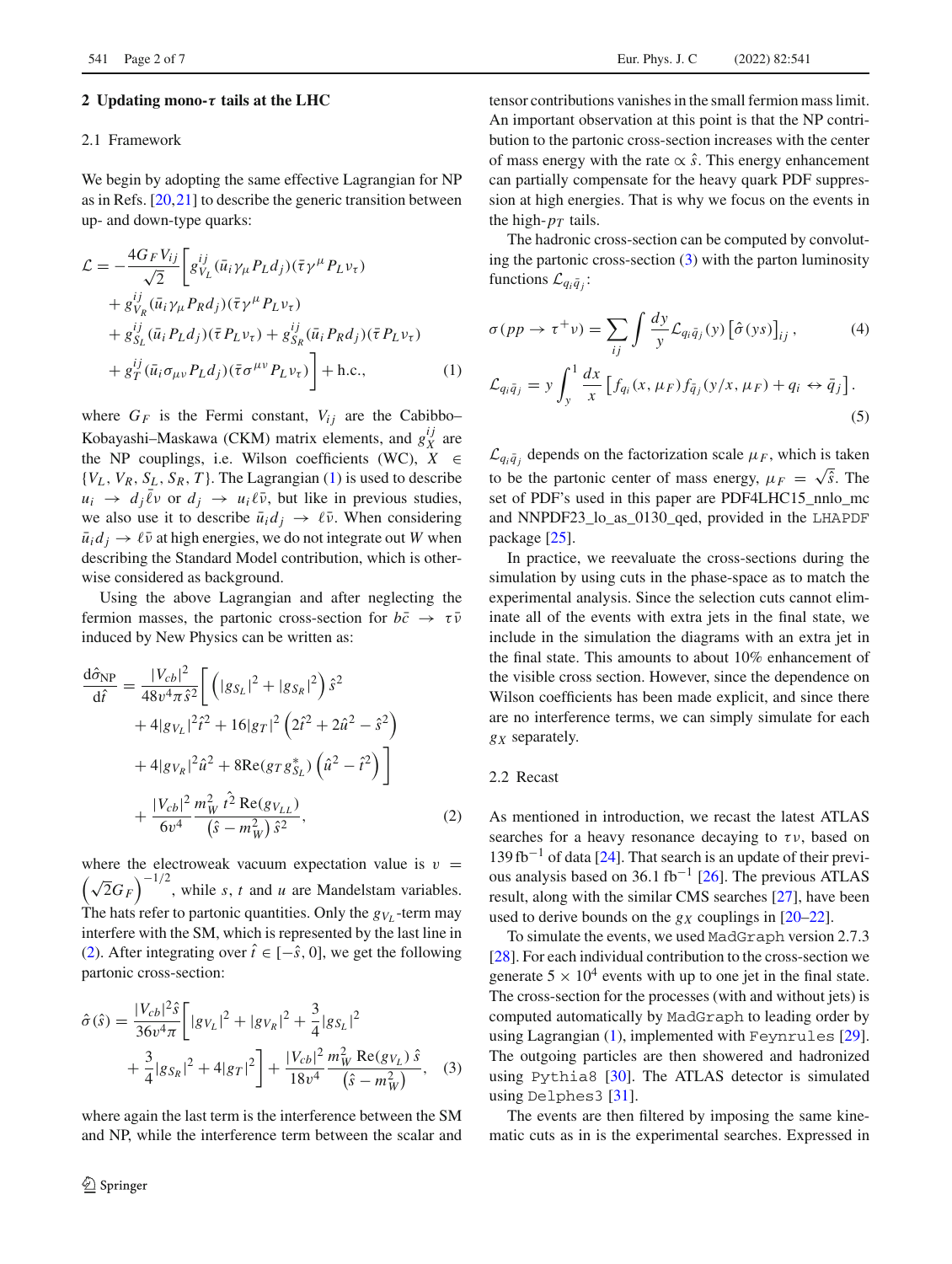terms of the transverse momentum  $p<sub>T</sub>$ , pseudorapidity  $\eta$  and the azimuthal angle  $\phi$ , the cuts are made by selecting events:

- With one or more reconstructed  $\tau$  with  $p_T > 30$  GeV and  $|\eta| < 2.4$ , excluding  $|\eta| \in [1.37, 1.52];$  $|\eta| \in [1.37, 1.52];$  $|\eta| \in [1.37, 1.52];$ <sup>1</sup>
- With no electron with  $p_T > 20$  GeV and  $|\eta| < 2.47$ , (excluding  $|\eta| \in [1.37, 1.52]$ ), or muon with  $p_T > 20$ GeV and  $|\eta|$  < 2.5;
- For which the transverse missing energy is large,  $E_{\text{miss}}$  > 150 GeV;
- Having a reatio between the  $\tau$  and neutrino transverse energy within a range  $0.7 < p_T/E_{\text{miss}} < 1.3$ ;
- With nearly back to back  $\tau$  and neutrino i.e.  $\Delta \phi > 2.4$ .

The visible cross-section is obtained after binning the remaining events according to the dilepton transverse mass  $m<sub>T</sub>$ ,

$$
m_T = \sqrt{2p_T E_{\text{miss}}(1 - \cos \Delta \phi)}.
$$
 (6)

The  $\tau$  identification efficiency  $\epsilon(\tau)$  is taken into account at the generator level, as input for Delphes3. It is in general a function of  $p_T(\tau)$ , but is reported by ATLAS as a function of  $m<sub>T</sub>$  [\[26](#page-6-11)]. In the CMS study it is instead reported as a constant value, independent of  $p_T(\tau)$ , but with an error that grows linearly with  $p_T(\tau)$ . In this section we only consider the central value given for this efficiency, without accounting for the error, just like it was done in Refs. [\[20](#page-6-8)[,21](#page-6-9)]. The effect of including the systematics will be explored in Sect. [3.](#page-2-0)

We validate the recast by comparing the acceptance  $(A)$ and efficiency ( $\epsilon$ ) with results by ATLAS with 36 fb<sup>-1</sup> and with 139 fb<sup>-1</sup>, respectively, on a *W'* toy model. Indeed, we find that our final values for  $A \times \epsilon$  agree, within 10% with the result by ATLAS.

# 2.3 Analysis

We consider the observed number of events, simulated background, and background uncertainty as reported in Fig. 5 of Ref. [\[24](#page-6-7)]. We take the background and its uncertainty from ATLAS and consider the different uncertainties to be completely uncorrelated. To obtain the bounds on the Wilson coefficients, we use the package pyhf [\[32](#page-6-17)[,33](#page-6-18)] in which the CLs method has been implemented [\[34](#page-6-19)] in order to compute the 95% CL limit.

We should emphasize that using the Confidence Levels (CLs) method, we avoid the problem of bins with a small number of events, that could otherwise be problematic if we used a naive  $\chi^2$ -analysis. This problem is particularly pronounced in our case because the signal-to-background ratio increases with energy, but the background rapidly approaches zero. Moreover, the most significant part of the spectrum for our purpose is the one with the least statistics. To circumvent this problem and compare the two methods, we tried merging bins in order to justify the Gaussian approximation needed in the  $\chi^2$ -approach. In that way we find that the results of CLs methods and  $\chi^2$ -approach are indeed compatible.

## 2.4 Results

We set limits on individual Wilson coefficients  $g_X$ , with  $X \in$  ${V_L, V_R, S_L, S_R, T}$  by solving for  $CL_{obs}(g_i) > 0.95$ . We also include the scenarios in which  $g_{S_L} = \pm 4g_T$  at  $\mu \simeq$ 1TeV, which can occur in peculiar leptoquark scenarios. The resulting limits are summarized in Table [1.](#page-3-1) The results are reported at  $\mu = m_b$ , as obtained using the renormalization group running with anomalous dimensions given in Ref. [\[37](#page-6-20)], which also changes the ratio between  $g_{S_L}$  and  $g_T$  in the last two lines.

Notice that we analyzed the CMS data [\[27\]](#page-6-12) in a similar manner as those by ATLAS. In that way we were also able to confirm the results previously reported in Refs. [\[20](#page-6-8)– [22](#page-6-5)]. Note, however, that the limits on the Wilson coefficients obtained from 139 fb<sup>-1</sup> of the Atlas data are new.

In order to project the current limits to the targeted  $3 ab^{-1}$ of data, we proceed as follows:

- We multiply the signal and background by the increase in luminosity.
- We multiply the background uncertainty by the square root of the increase in luminosity.
- We use the expected CL instead of the observed one.

If all the errors were Gaussian, by going from luminosity  $\mathcal{L}_0$ to  $\mathcal{L}_1$  we would expect an improvement in the limit proportional to  $(\mathcal{L}_1/\mathcal{L}_0)^{1/4}$ . In this way one expects the reduction of the limit by 30% when going from 36.1 to 139 fb<sup>-1</sup>. According to Table [1,](#page-3-1) the actual data exhibit even better scaling, sitting at around 45%. This makes us confident that by following the same scaling, the projection to  $3ab^{-1}$  is reasonable and would improve (reduce) the limit by about 50%.

#### <span id="page-2-0"></span>**3 Impact of the** *τ* **reconstruction efficiency**

From the results shown in Table [1](#page-3-1) we observe a sizeable difference in the limits obtained from CMS and ATLAS data. Such a difference was already spotted in Ref. [\[20](#page-6-8)]. Considering the similarities between the two detectors, in particular the fact that the  $\tau$  leptons are treated in a similar manner in both searches, it is surprising to have such a large gap in sensitivity, equivalent to a fourfold increase in luminosity.

<span id="page-2-1"></span><sup>&</sup>lt;sup>1</sup> The previous analysis with 36.1 fb<sup>-1</sup> of luminosity uses a cut of 50 GeV instead.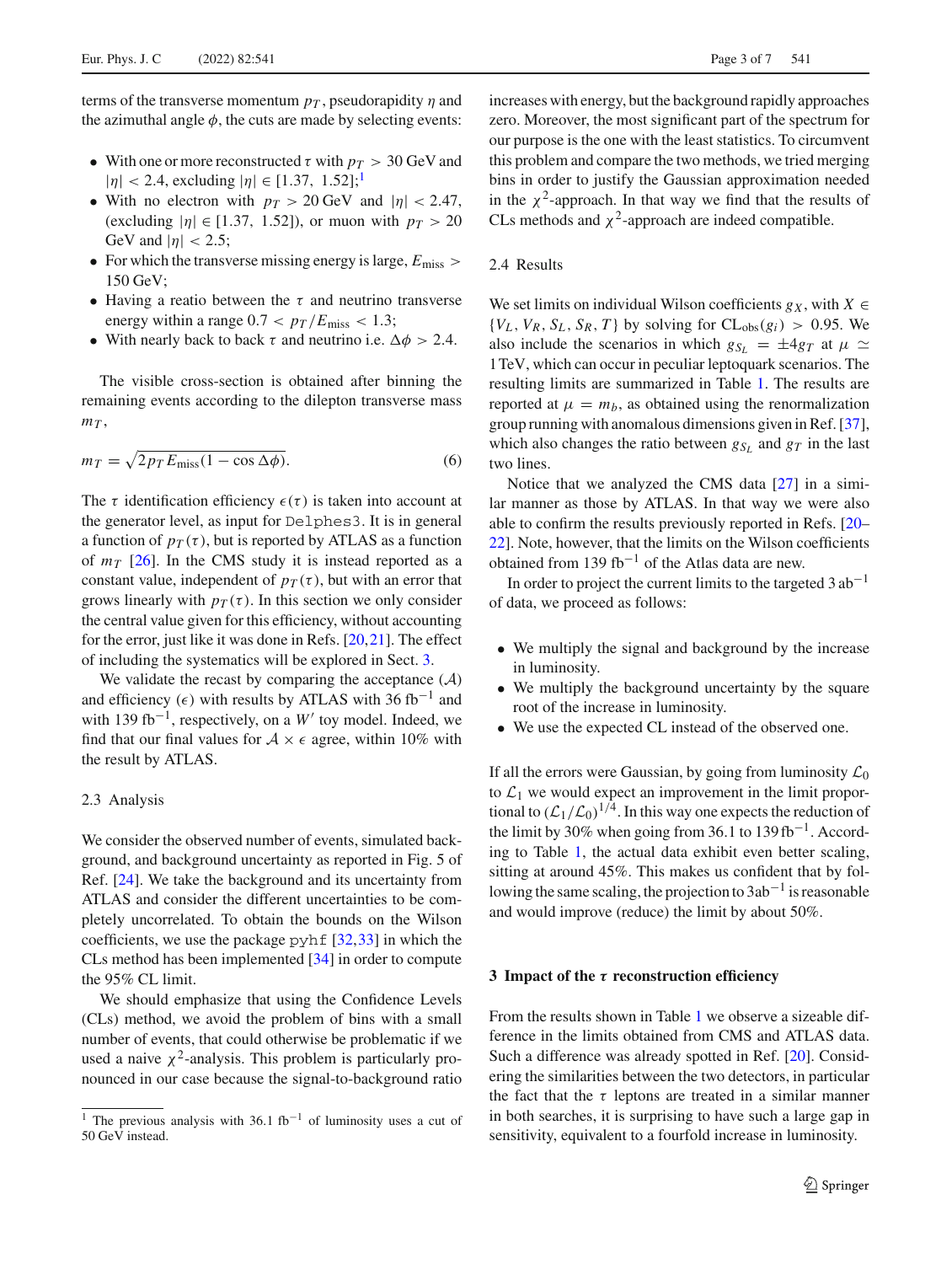<span id="page-3-1"></span>**Table 1** Upper limits on the individual Wilson coefficients at  $\mu = m_b$ using the ATLAS data with 36 and 139 fb<sup>-1</sup>, respectively [\[24](#page-6-7)[,26\]](#page-6-11) and neglecting the systematic uncertainty on the  $\tau$  reconstruction efficiency, as done in Refs. [\[20](#page-6-8)[,21\]](#page-6-9). Projection to 3  $ab^{-1}$  is also quoted, using the

method described in the text. The above values are obtained by using only the central value of the  $\tau$  reconstruction efficiency,  $\epsilon(\tau)$ . The last two lines correspond respectively to  $g_{S_L} = +4g_T$  and  $g_{S_L} = -4g_T$  at a scale of  $\mu \simeq 1$  TeV

| $\mathcal{L}$ (fb <sup>-1</sup> ) | <b>ATLAS</b> |      |      | <b>CMS</b> |
|-----------------------------------|--------------|------|------|------------|
|                                   | 36.1         | 139  | 3000 | 35.9       |
| $ g_{V_L} ,  g_{V_R} $            | 0.57         | 0.32 | 0.15 | 0.32       |
| $ g_{S_L} ,  g_{S_R} $            | 1.13         | 0.57 | 0.33 | 0.52       |
| $ g_T $                           | 0.32         | 0.18 | 0.08 | 0.17       |
| $ g_{S_L}  = 8.1 g_T $            | 1.00         | 0.51 | 0.27 | 0.48       |
| $ g_{S_L}  = 8.5 g_T $            | 1.08         | 0.56 | 0.29 | 0.52       |

We investigate whether or not it is possible to understand this difference from the treatment of systematic errors on the τ reconstruction efficiency.

In Ref. [\[26\]](#page-6-11), the efficiency reported by ATLAS is a function of  $m<sub>T</sub>$ , namely: "The reconstruction efficiency depends on  $m_T$ ,  $\epsilon$ ( $m_T$  [TeV]) = 0.633 – 0.313 $m_T$  + 0.0688 $m_T^2$  –  $0.00575m<sub>T</sub><sup>3</sup>$ . [...] The relative uncertainty in the parameterized efficiency due to the choice of signal model is  $\sim 10\%$ . [...]. An additional uncertainty that increases by 20–25% per TeV is assigned to  $\tau_{\text{had}-\text{vis}}$  candidates with  $p_T > 150$ ."

Instead, the efficiency in the CMS study [\[27](#page-6-12)] is discussed as follows: "This working point has an efficiency of about 70% for genuine  $\tau_h$  [...]. The uncertainty associated with the  $\tau_h$  identification is 5% [48]. An additional systematic uncertainty, which dominates for high- $p_T \tau_h$  candidates, is related to the degree of confidence that the MC simulation correctly models the identification efficiency. This additional uncertainty increases linearly with  $p_T^{\tau}$  and amounts to  $+5\%$ /-35% at  $p_T^{\tau} = 1$  TeV."

In Fig. [1](#page-3-2) we plot the two efficiencies [\[26](#page-6-11),[27\]](#page-6-12). Note that in Ref. [\[21](#page-6-9)] the value  $\epsilon(\tau) = 0.7$  has been used, as extracted from the Fig. 4 of Ref. [\[35\]](#page-6-21) in which only the interval in  $p_T^{\tau}$ between 20 and 100 GeV is considered. Instead of giving a flat value for  $\epsilon(\tau)$ , with asymmetric uncertainties, it would be very helpful if CMS also provided a function to describe the downward trend of the  $\tau$  reconstruction efficiency.

Since the SM cross-section decreases faster than the NP contribution, the last few bins in the CLs method are always the most important ones. In the case of CMS, neglecting the uncertainty on the  $\tau$  reconstruction efficiency in the last bins, where it is the largest and where the events contribute the most to the final *p*-value, cf. Fig. [1,](#page-3-2) can lead to a too stringent constraint on the Wilson coefficient.

To take into account the effect of this systematic error we add a posterior reconstruction efficiency with its uncertainty, reported in the experimental papers. In the CLs method this can be done by assigning the signal a correlated error. To illustrate the effect of inclusion of that systematics we again recast the CMS and ATLAS searches from the  $36$  fb<sup>-1</sup>



<span id="page-3-2"></span>**Fig. 1** Comparison between the ATLAS and CMS  $\tau$  reconstruction efficiency as reported in Refs. [\[26,](#page-6-11)[27](#page-6-12)] respectively. In this plot we made the simplified assumption that  $m<sub>T</sub> \simeq 2p<sub>T</sub>$ , which is true as long as the neutrino is the only missing energy of the event and no other jet is found

datasets and obtain the results presented in Table [2.](#page-4-0) Note also that the same procedure is used with new ATLAS data.

From a comparison between the results given in Tables [1](#page-3-1) and [2](#page-4-0) we see that the bounds become weaker by ∼ 10% for ATLAS and by ∼ 40% for CMS, after the systematic error on the  $\tau$  reconstruction efficiency is included.

#### <span id="page-3-0"></span>**4 Effects of the mediator propagation**

Due to the energy enhancement in the partonic cross-section [\(3\)](#page-1-2) the most significant events in the analysis will be located at the high energy end of the spectrum, i.e. in the tail of the distribution. For obtaining the results presented in Sects. [2](#page-1-3) and [3,](#page-2-0) as well as in Refs. [\[20](#page-6-8)[–22\]](#page-6-5), the most constraining events are indeed those above  $1 \text{ TeV}^2$  $1 \text{ TeV}^2$ . If we assume NP to be mediated by a *t*- or *u*-channel particle with a mass around 1 TeV, the partonic cross-section will be greatly overesti-

<span id="page-3-3"></span><sup>2</sup> Note that in the new ATLAS data [\[24](#page-6-7)] 60 events are found above 1 TeV.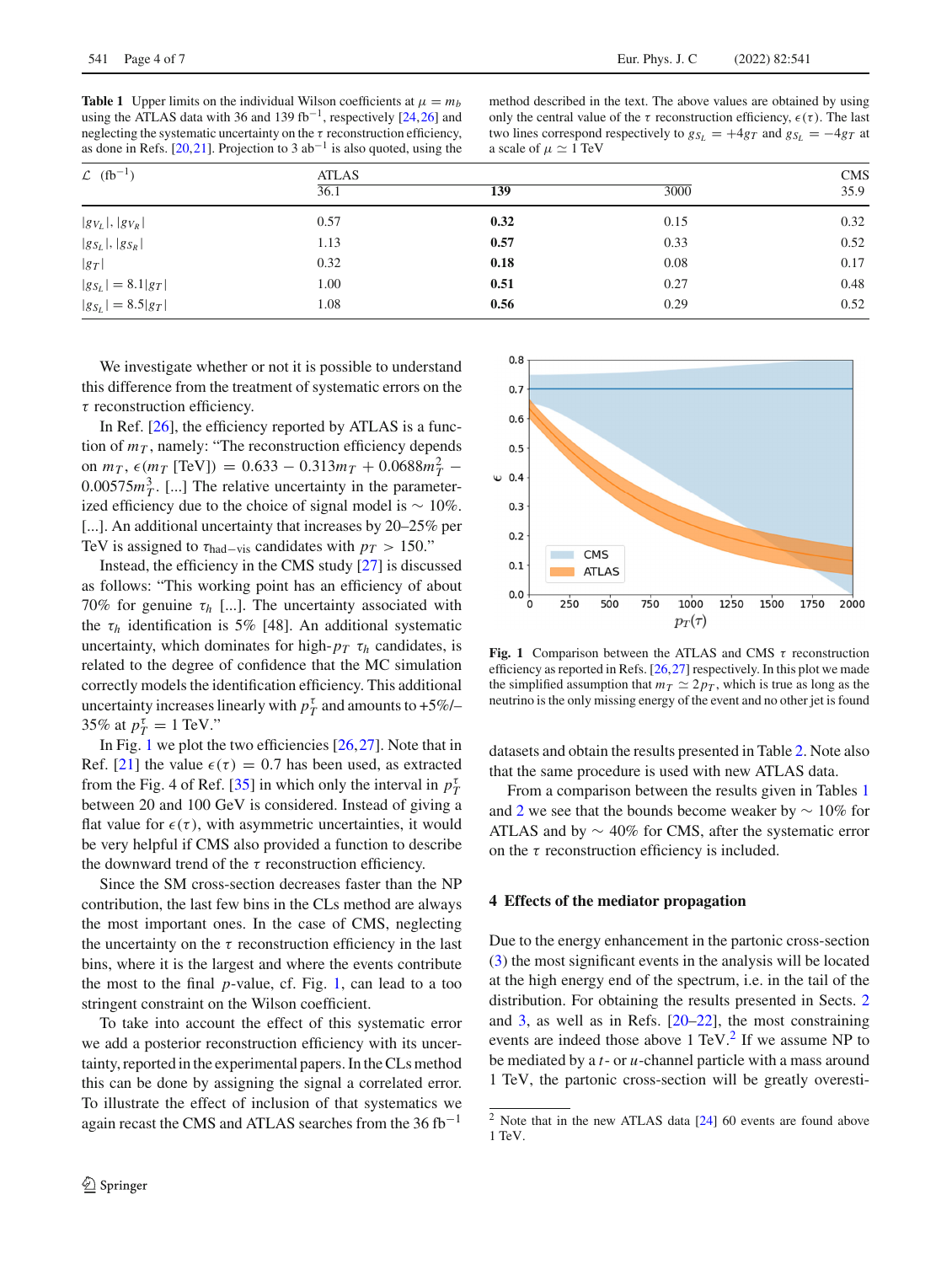| $\mathcal{L}$ (fb <sup>-1</sup> ) | <b>ATLAS</b>      |      |      | <b>CMS</b> |
|-----------------------------------|-------------------|------|------|------------|
|                                   | $\overline{36.1}$ | 139  | 3000 | 35.9       |
| $ g_{V_L} ,  g_{V_R} $            | 0.69              | 0.36 | 0.17 | 0.44       |
| $ g_{S_L} ,  g_{S_R} $            | 1.29              | 0.62 | 0.32 | 0.75       |
| $ g_T $                           | 0.34              | 0.19 | 0.09 | 0.28       |
| $ g_{S_L}  = 8.1 g_T $            | 1.14              | 0.55 | 0.29 | 0.70       |
| $ g_{S_L}  = 8.5 g_T $            | 1.23              | 0.60 | 0.31 | 0.76       |

<span id="page-4-0"></span>**Table 2** Same as in Table [1](#page-3-1) but with the inclusion of systematic error on the τ reconstruction efficiency. See Sect. [3](#page-2-0) for details

mated if we do not account for the propagation of the NP state. This can be easily seen if we write the propagator

$$
\frac{1}{t - m^2} \simeq -\frac{1}{m^2} \left( 1 + \frac{t}{m^2} + \dots \right), \quad t \in [-s, 0]. \tag{7}
$$

Obviously, if the negative  $t/m^2$  correction is neglected the cross-section would be much larger than the one obtained by using the usual EFT approach. This effect becomes even worse due to the energy enhancement in the cross-section and the fact that the size of the  $t/m^2$  correction is actually enhanced by the cuts in the analysis.

To illustrate the effect of propagation of the mediator we shall compare the recast results of a leptoquark (LQ) model with and without the use of EFT.

### 4.1 Framework

As an example, we focus on the  $R_2$  leptoquark Lagrangian [\[36](#page-6-22)],

$$
\mathcal{L}_{R_2} = y_R^{ij} \bar{Q}_i R_2 l_{Rj} + y_L^{i,j} \bar{u}_{Ri} \tilde{R}_2^{\dagger} L_j + h.c.
$$
 (8)

where, as usual, *Q* and *L* are the left-handed doublets of quarks and leptons, while  $u_R$  and  $l_R$  are the right-handed singlets. We work in the basis where down-quark Yukawa couplings are diagonal. In Eq. [\(8\)](#page-4-1) we use the notation with  $R_2 = i\tau_2 R_2^*$ , where  $\tau_2$  is the usual Pauli matrix. As for the Yukawa couplings, i.e. between the  $R_2$  leptoquark and the lepton and quark flavors, we use:

$$
y_L = \begin{pmatrix} 0 & 0 & 0 \\ 0 & 0 & y_L^{c\tau} \\ 0 & 0 & 0 \end{pmatrix}, \quad y_R = \begin{pmatrix} 0 & 0 & 0 \\ 0 & 0 & 0 \\ 0 & 0 & y_R^{b\tau} \end{pmatrix}.
$$
 (9)

This is the minimal set of couplings needed to explain the charged current *B*-anomalies [\[38](#page-6-23)[,39](#page-6-24)], see also Ref. [\[22](#page-6-5)]. We take the mass  $m_{R_2}$  as our benchmark point, which is consistent with current limits derived from direct searches [\[38](#page-6-23),[39\]](#page-6-24). After neglecting the fermion masses, the partonic cross-section reads

$$
\frac{\mathrm{d}\hat{\sigma}\left(c\bar{b}\rightarrow\tau^{+}\nu_{\mu}\right)}{\mathrm{d}\hat{t}}=\frac{1}{64N_{c}\pi\hat{s}^{2}}\frac{\left|y_{c\tau}^{L}\right|^{2}\left|y_{b\tau}^{R}\right|^{2}\hat{u}^{2}}{\left(\hat{u}-m_{R_{2}}^{2}\right)^{2}}.\tag{10}
$$

<span id="page-4-3"></span>This can be easily integrated since in the same limit  $\hat{s} + \hat{t} + \hat{u} =$ 0. We get

$$
\hat{\sigma}(\hat{s}) \simeq \frac{|y_{bt}^L|^2 |y_{ct}^R|^2}{192\pi m_{R_2}^2} \left[ \frac{x+2}{x(1+x)} - \frac{2\log(1+x)}{x^2} \right],\qquad(11)
$$

where  $x = \hat{s}/m_{R_2}^2$ .

We recast the latest ATLAS searches [\[24\]](#page-6-7), using the same selection of events as in the previous section, again by allowing at most one extra jet in the final state.

## 4.2 Results

Like in the previous section, we use the CLs method to constraint the two non-zero couplings appearing in Eqs. [\(8,](#page-4-1) [9\)](#page-4-2). The resulting limit can be expressed as

<span id="page-4-4"></span><span id="page-4-1"></span>
$$
\left| y_{c\tau}^L \right| \left| y_{b\tau}^R \right| < 2.44 \quad \text{for} \quad m_{R_2} = 1.3 \text{ TeV}. \tag{12}
$$

This inequality translates to a bound on the Wilson coefficient  $g_{S_L} \equiv g_{S_L}(m_b)$  as

<span id="page-4-5"></span>
$$
|g_{S_L}| = 8.1 |g_T| < 0.88,\tag{13}
$$

which is to be compared with  $|g_{S_L}| < 0.55$  as given in Table [2.](#page-4-0)

<span id="page-4-2"></span>We see that the latter constraint on  $g_{S_L}$  is approximately 60% weaker than the one obtained by using EFT alone. This statement is obviously dependent on the leptoquark mass and the difference should decrease as  $m_{R_2}$  increases (see Fig. [2\)](#page-5-0).

An important observation is that despite the total crosssection being only 10% smaller when considering the propagation of the mediator the difference in the limits on Wilson coefficients can be much larger. This is because the ratio of cross-sections depends on  $p_T^{\text{min}}$ , the value starting from which the high- $p_T$  tail is defined in order to derive desired constraints. For a smaller  $p_T^{\min}$ , the  $t/m^2$  term in Eq. [\(7\)](#page-4-3) is large only in a small part of the phase space, whereas for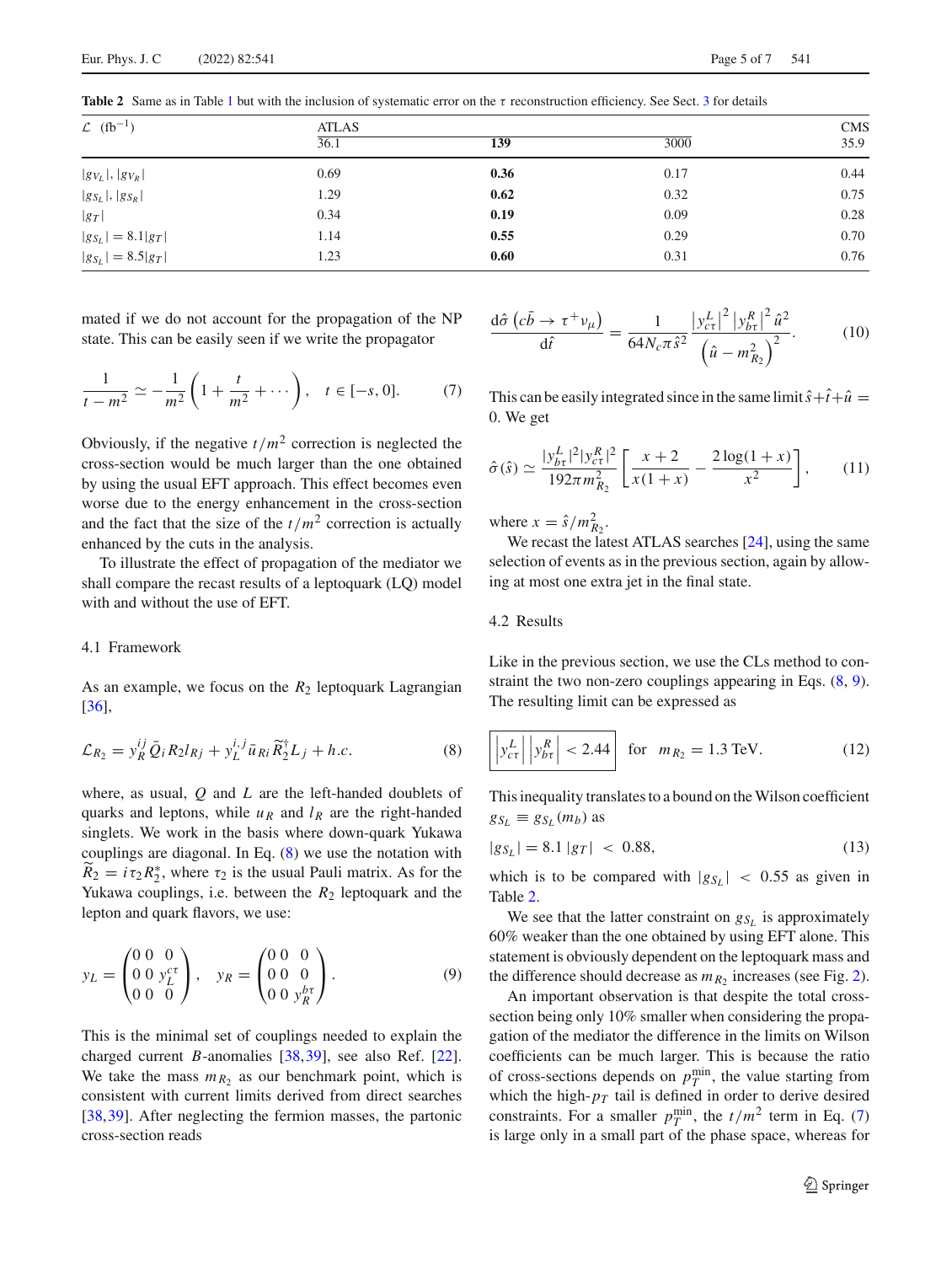

<span id="page-5-0"></span>**Fig. 2** Ratio of the limits obtained with the full model and the EFT for various  $p_T$  cuts, in the limit of infinite luminosity

larger values of  $p_T^{\text{min}}$  this term remains always large. In Fig. [2](#page-5-0) we show how the two constraints compare for various  $p_T^{\text{min}}$ and various values of leptoquark masses. Indeed for heavier leptoquarks the constraints on couplings derived from EFT and propagating leptoquarks become closer to each other. Already at  $m_{R_2} \simeq 5$  TeV, we find that the two constraints are within 20% from each other. One should keep in mind, however, that the bound on  $|g_{S_L}|$  is stronger for larger  $p_T^{\text{min}}$ because the events larger than 1 TeV provide the most significant constraints.

 $\sqrt{y_{c\tau}^L y_{b\tau}^R}$ , that we obtain from the ATLAS data. We see that In Fig. [3](#page-5-1) we plot the limit on the average coupling we can only probe the region under 3.5TeV because the couplings would otherwise become nonperturbative, i.e. larger than  $\sim \sqrt{4\pi}$ . However, with a further increase in luminosity, the slope of the curves shown in Fig. [3](#page-5-1) would become smaller, thus opening a possibility to probe heavier leptoquarks. We also tried to include the effect of the leptoquark width in this analysis, and we found that the effect is insignificant in the perturbative regime,  $|y_{c\tau}^L|, |y_{b\tau}^R| < \sqrt{4\pi}$ .

## **5 Conclusion and discussion**

In this letter, we provided a reinterpretation of the latest 139 fb<sup>-1</sup> mono-τ search at LHC [\[24](#page-6-7)] in order to provide bounds of the New Physics couplings relevant to the semileptonic dimension-6 operators. We found that the new ATLAS limits are about a factor of 2 stronger than those obtained in the previous analyses, with 36 fb<sup>-1</sup>.

By proceeding like in the previous theoretical recasts, we also find a puzzling difference between the bounds on the Wilson coefficients as derived from the ATLAS and from the CMS data, despite their same luminosity of  $36$  fb<sup>-1</sup>. We show that this difference can be partly explained by the inclusion of the systematic error on the  $\tau$  lepton reconstruction effi-



<span id="page-5-1"></span>**Fig. 3** 95% exclusion limit on  $\sqrt{y_{c\tau}^L y_{b\tau}^R}$  as a function of the  $R_2$  mass (orange). The equivalent EFT result is shown in blue. We also include the projected limits with 3 ab−<sup>1</sup> of integrated luminosity

ciency, which was not accounted for in the previous theory analyses. We find that the inclusion of that systematics would loosen the bounds on Wilson coefficients by 10% and 40% when using the ATLAS and CMS data respectively. Our final results are reported in Table [2.](#page-4-0)

Finally, we examine the difference between the bounds on Wilson coefficients obtained by including in the analysis the propagation of the NP particle of mass  $O(1 \text{ TeV})$ , with those obtained by using the EFT approach alone, i.e. by integrating out the NP particle. The nonresonant nature of the process does not exempt it from the separation of scale requirement, necessary for validity of the EFT description. We find that the inclusion of propagation further relaxes the bounds on Wilson coefficients. In particular, such a bound for the case of the *R*<sup>2</sup> leptoquark becomes 60% larger when the propagation of the  $m_{R_2} = 1.3$  TeV leptoquark is included in the analysis. Therefore, the inclusion of propagation in the analyses in phenomenological studies is important.

**Acknowledgements** We thank D. Becirevic, D. Faroughy, O. Sumensari and F. Wilsch for their continuous help and encouragement during this project. This work has been supported in part by the European Union's Horizon 2020 research and innovation programme under the Marie Sklodowska-Curie Grant agreements N◦ 860881-HIDDeN.

**Data Availability Statement** This manuscript has no associated data or the data will not be deposited. [Authors' comment: The data used for this paper can be found in Refs. [\[24](#page-6-7)[,26,](#page-6-11)[27](#page-6-12)]. Our main results are contained in Tables [1](#page-3-1) and [2,](#page-4-0) as well as Eqs. [\(12](#page-4-4)[,13\)](#page-4-5).]

**Open Access** This article is licensed under a Creative Commons Attribution 4.0 International License, which permits use, sharing, adaptation, distribution and reproduction in any medium or format, as long as you give appropriate credit to the original author(s) and the source, provide a link to the Creative Commons licence, and indicate if changes were made. The images or other third party material in this article are included in the article's Creative Commons licence, unless indicated otherwise in a credit line to the material. If material is not